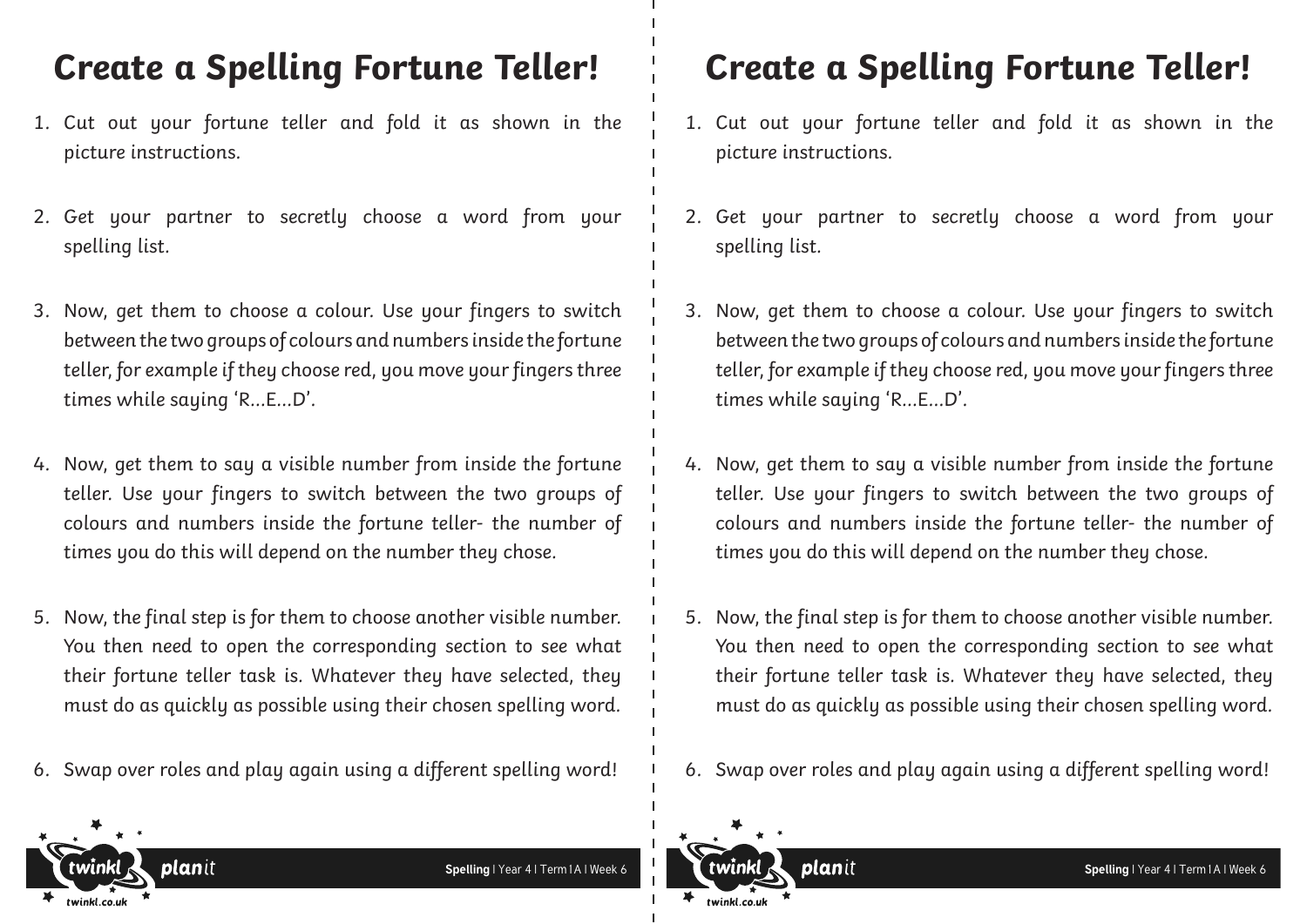## **Create a Spelling Fortune Teller!**

 $4$ 

 $\circledS$ 

## **Instructions**

 $\textcircled{\scriptsize{1}}$ 

 $\bigcirc$ 



With pictures face down, fold on both diagonal lines. Unfold.

 $\circled{2}$ 

Fold all four corners to the centre.



Turn paper over.

 $\boxed{7}$ 



Once again, fold all corners to the centre.



Fold paper in half and unfold.



Fold in half from top to bottom. Do not unfold.



Slide thumbs and forefingers under the squares and move the fortune teller back and forth to play.